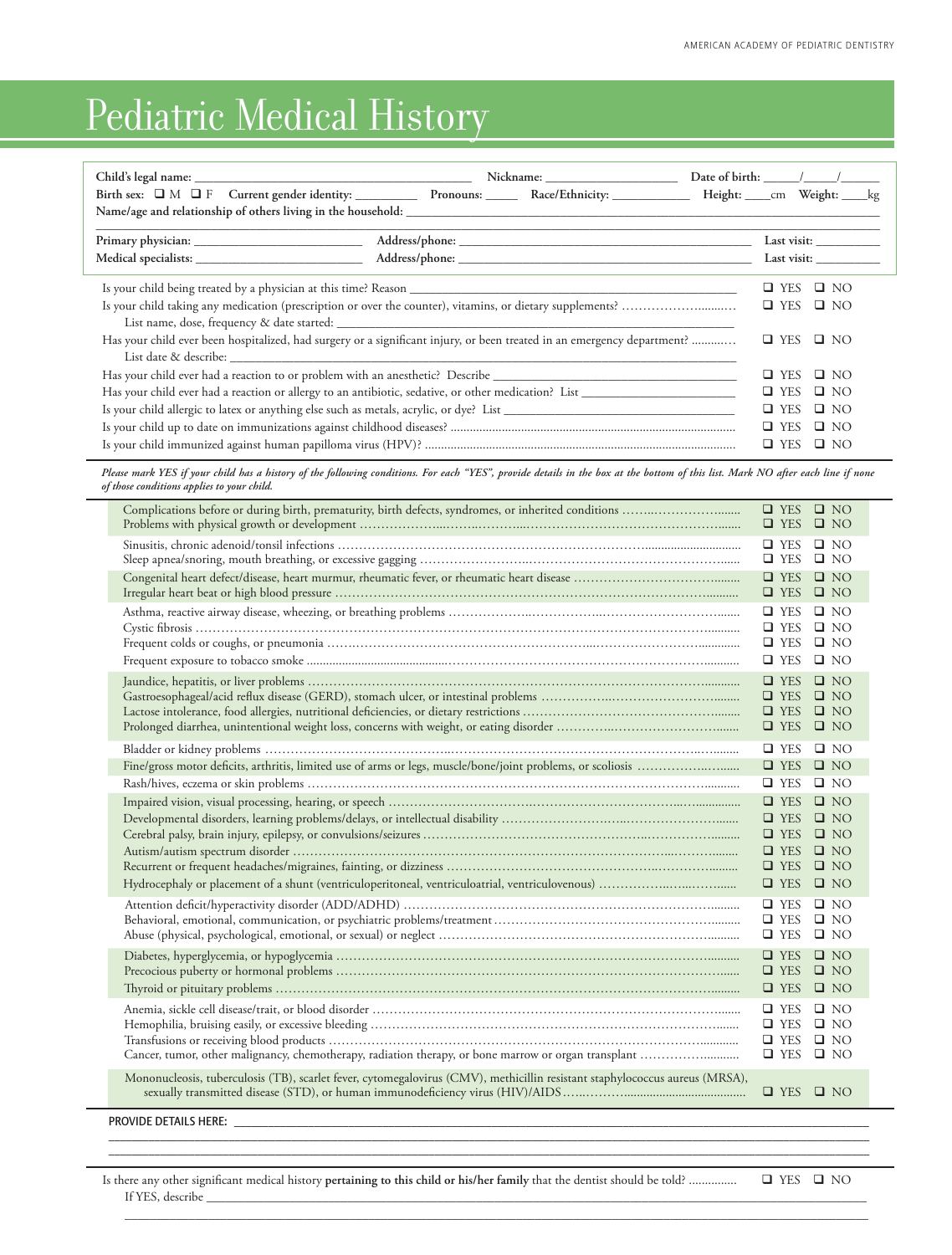| What is your primary concern about your child's oral health? ____________________<br>How would you describe:<br>your child's oral health?<br>your oral health?<br>the oral health of your other children?                                                                                                                                                                                                                                                                                                                                                                                                                                                                                                                                                                                                                                                                                                                                                                                                                                                                                                                                                                                                                                                                                                                                     |                                                                                                                                                                                          | $\Box$ Excellent<br>$\Box$ Excellent<br>$\Box$ Excellent                                                                                                                               | $\Box$ Good<br>$\Box$ Good<br>$\Box$ Good                                                                                                                  | $\Box$ Fair<br>$\Box$ Poor<br>$\Box$ Fair<br>$\Box$ Poor<br>$\Box$ Fair<br>$\Box$ Poor                                                                                      | $\Box$ Not applicable                                                                                                                                                                                                                                                                                                                                                                                                                                                                                                                                                                                                                                                                                                                                                                                                                          |                                              |                              |
|-----------------------------------------------------------------------------------------------------------------------------------------------------------------------------------------------------------------------------------------------------------------------------------------------------------------------------------------------------------------------------------------------------------------------------------------------------------------------------------------------------------------------------------------------------------------------------------------------------------------------------------------------------------------------------------------------------------------------------------------------------------------------------------------------------------------------------------------------------------------------------------------------------------------------------------------------------------------------------------------------------------------------------------------------------------------------------------------------------------------------------------------------------------------------------------------------------------------------------------------------------------------------------------------------------------------------------------------------|------------------------------------------------------------------------------------------------------------------------------------------------------------------------------------------|----------------------------------------------------------------------------------------------------------------------------------------------------------------------------------------|------------------------------------------------------------------------------------------------------------------------------------------------------------|-----------------------------------------------------------------------------------------------------------------------------------------------------------------------------|------------------------------------------------------------------------------------------------------------------------------------------------------------------------------------------------------------------------------------------------------------------------------------------------------------------------------------------------------------------------------------------------------------------------------------------------------------------------------------------------------------------------------------------------------------------------------------------------------------------------------------------------------------------------------------------------------------------------------------------------------------------------------------------------------------------------------------------------|----------------------------------------------|------------------------------|
| Is there a family history of cavities?                                                                                                                                                                                                                                                                                                                                                                                                                                                                                                                                                                                                                                                                                                                                                                                                                                                                                                                                                                                                                                                                                                                                                                                                                                                                                                        | $\Box$ YES $\Box$ NO                                                                                                                                                                     |                                                                                                                                                                                        |                                                                                                                                                            |                                                                                                                                                                             | If yes, indicate all that apply: $\Box$ Mother $\Box$ Father $\Box$ Brother $\Box$ Sister                                                                                                                                                                                                                                                                                                                                                                                                                                                                                                                                                                                                                                                                                                                                                      |                                              |                              |
| Does your child have a history of any of the following? For each YES response, please describe:                                                                                                                                                                                                                                                                                                                                                                                                                                                                                                                                                                                                                                                                                                                                                                                                                                                                                                                                                                                                                                                                                                                                                                                                                                               |                                                                                                                                                                                          |                                                                                                                                                                                        |                                                                                                                                                            |                                                                                                                                                                             |                                                                                                                                                                                                                                                                                                                                                                                                                                                                                                                                                                                                                                                                                                                                                                                                                                                |                                              |                              |
| Inherited dental characteristics<br>$\Box$ YES<br>Mouth sores or fever blisters<br>Bad breath<br>$\Box$ YES<br>$\Box$ YES<br>Bleeding gums<br>Cavities/decayed teeth<br>$\Box$ YES<br>Toothache<br>$\Box$ YES<br>Injury to teeth, mouth or jaws<br>$\Box$ YES<br>Clinching/grinding his/her teeth<br>$\Box$ YES<br>$\Box$ YES<br>Jaw joint problems (popping, etc.)<br>Excessive gagging<br>$\Box$ YES<br>Sucking habit after one year of age                                                                                                                                                                                                                                                                                                                                                                                                                                                                                                                                                                                                                                                                                                                                                                                                                                                                                                 | $\Box$ YES $\Box$ NO<br>$\square$ NO<br>$\Box$ NO<br>$\Box$ NO<br>$\square$ NO<br>$\Box$ NO<br>$\square$ NO<br>$\Box$ NO<br>$\Box$ NO<br>$\square$ NO<br>$\Box$ YES $\Box$ NO            |                                                                                                                                                                                        |                                                                                                                                                            |                                                                                                                                                                             | <u> 1980 - Johann Harry Harry Harry Harry Harry Harry Harry Harry Harry Harry Harry Harry Harry Harry Harry Harry</u><br><u> 1980 - Johann Harry Harry Harry Harry Harry Harry Harry Harry Harry Harry Harry Harry Harry Harry Harry Harry</u><br><u> 1980 - Johann Harry Harry Harry Harry Harry Harry Harry Harry Harry Harry Harry Harry Harry Harry Harry Harry</u><br><u> 1989 - Johann John Harry, mars ar yn y brenin y brenin y brenin y brenin y brenin y brenin y brenin y brenin</u><br><u> 1989 - Andrea Santa Andrea Andrea Andrea Andrea Andrea Andrea Andrea Andrea Andrea Andrea Andrea Andrea Andr</u><br><u> 1989 - Johann John Harry, mars ar yn y breninn y breninn y breninn y breninn y breninn y breninn y breninn y</u><br>If yes, which: $\Box$ Finger $\Box$ Thumb $\Box$ Pacifier $\Box$ Other $\Box$ For how long? |                                              |                              |
| How often does your child brush his/her teeth? ____________ times per ___________                                                                                                                                                                                                                                                                                                                                                                                                                                                                                                                                                                                                                                                                                                                                                                                                                                                                                                                                                                                                                                                                                                                                                                                                                                                             |                                                                                                                                                                                          |                                                                                                                                                                                        |                                                                                                                                                            |                                                                                                                                                                             | Does someone help your child brush?                                                                                                                                                                                                                                                                                                                                                                                                                                                                                                                                                                                                                                                                                                                                                                                                            | $\Box$ YES $\Box$ NO                         |                              |
| How often does your child floss his/her teeth? $\Box$ Never<br>What type of toothbrush does your child use?<br>What toothpaste does your child use? _                                                                                                                                                                                                                                                                                                                                                                                                                                                                                                                                                                                                                                                                                                                                                                                                                                                                                                                                                                                                                                                                                                                                                                                         | $\Box$ Hard                                                                                                                                                                              | $\Box$ Occasionally<br>$\Box$ Medium                                                                                                                                                   | $\Box$ Daily<br>$\Box$ Soft                                                                                                                                | $\Box$ Unsure                                                                                                                                                               | Does someone help your child floss?                                                                                                                                                                                                                                                                                                                                                                                                                                                                                                                                                                                                                                                                                                                                                                                                            | $\Box$ YES $\Box$ NO                         |                              |
| What is the source of your drinking water at home? $\Box$ City/community supply<br>Do you use a water filter at home?<br>Please check all sources of fluoride your child receives:                                                                                                                                                                                                                                                                                                                                                                                                                                                                                                                                                                                                                                                                                                                                                                                                                                                                                                                                                                                                                                                                                                                                                            | $\Box$ YES                                                                                                                                                                               |                                                                                                                                                                                        | $\square$ NO                                                                                                                                               | $\Box$ Private well                                                                                                                                                         | $\Box$ Bottled water                                                                                                                                                                                                                                                                                                                                                                                                                                                                                                                                                                                                                                                                                                                                                                                                                           |                                              |                              |
| $\Box$ Drinking water $\Box$ Toothpaste<br>$\Box$ Fluoride treatment in the dental office<br>Does your child regularly eat 3 meals each day?<br>Is your child on a special or restricted diet?<br>Is your child a 'picky eater'?<br>Does your child have a diet high in sugars or starches?<br>Do you have any concerns regarding your child's weight?<br>How frequently does your child have the following?<br>Candy or other sweets<br>$\Box$ Rarely<br>$\Box$ Rarely<br>Chewing gum<br>Snacks between meals<br>$\Box$ Rarely<br>Soft drinks*<br>$\Box$ Rarely<br>(* such as juice, fruit-flavored drinks, sodas, colas, carbonated beverages, sweetened beverages, sports drinks, or energy drinks)<br>Please note other significant dietary habits: ___________________________________<br>Does your child participate in any sports or similar activities?<br>Does your child wear a mouthguard during these activities?<br>Has your child been examined or treated by another dentist?<br>Were x-rays taken of the teeth or jaws?<br>Has your child ever had orthodontic treatment (braces, spacers, or other appliances)?<br>Has your child ever had a difficult dental appointment? $\Box$ YES<br>How do you expect your child will respond to dental treatment?<br>Is there anything else we should know before treating your child? | $\Box$ Over-the-counter rinse<br>$\Box$ Fluoride varnish by pediatrician/other practitioner<br>$\Box$ YES<br>$\Box$ YES<br>$\Box$ YES<br>$\Box$ YES<br>$\Box$ YES<br>Date of last visit: | $\Box$ 1-2 times/day<br>$\Box$ 1-2 times/day<br>$\Box$ 1-2 times/day<br>$\Box$ 1-2 times/day<br>$\Box$ YES<br>$\Box$ YES<br>$\Box$ YES<br>$\Box$ YES<br>$\Box$ Very well<br>$\Box$ YES | $\square$ NO<br>$\square$ NO<br>$\square$ NO<br>$\Box$ NO<br>$\Box$ NO<br>$\Box$ NO<br>$\square$ NO<br>$\Box$ NO<br>$\Box$ NO<br>$\Box$ NO<br>$\square$ NO | $\Box$ Prescription rinse/gel<br>$\Box$ 3 or more times/day<br>$\Box$ 3 or more times/day<br>$\Box$ 3 or more times/day<br>$\Box$ 3 or more times/day<br>$\Box$ Fairly well | Prescription drops/tablets/vitamins<br>If YES, describe:<br>$\Box$ Somewhat poorly $\Box$ Very poorly                                                                                                                                                                                                                                                                                                                                                                                                                                                                                                                                                                                                                                                                                                                                          |                                              |                              |
|                                                                                                                                                                                                                                                                                                                                                                                                                                                                                                                                                                                                                                                                                                                                                                                                                                                                                                                                                                                                                                                                                                                                                                                                                                                                                                                                               |                                                                                                                                                                                          |                                                                                                                                                                                        |                                                                                                                                                            |                                                                                                                                                                             |                                                                                                                                                                                                                                                                                                                                                                                                                                                                                                                                                                                                                                                                                                                                                                                                                                                |                                              |                              |
| Signature of parent/guardian                                                                                                                                                                                                                                                                                                                                                                                                                                                                                                                                                                                                                                                                                                                                                                                                                                                                                                                                                                                                                                                                                                                                                                                                                                                                                                                  | Relationship to child                                                                                                                                                                    |                                                                                                                                                                                        | Date                                                                                                                                                       |                                                                                                                                                                             | Signature of staff member reviewing history                                                                                                                                                                                                                                                                                                                                                                                                                                                                                                                                                                                                                                                                                                                                                                                                    |                                              |                              |
|                                                                                                                                                                                                                                                                                                                                                                                                                                                                                                                                                                                                                                                                                                                                                                                                                                                                                                                                                                                                                                                                                                                                                                                                                                                                                                                                               |                                                                                                                                                                                          |                                                                                                                                                                                        |                                                                                                                                                            |                                                                                                                                                                             |                                                                                                                                                                                                                                                                                                                                                                                                                                                                                                                                                                                                                                                                                                                                                                                                                                                |                                              |                              |
|                                                                                                                                                                                                                                                                                                                                                                                                                                                                                                                                                                                                                                                                                                                                                                                                                                                                                                                                                                                                                                                                                                                                                                                                                                                                                                                                               |                                                                                                                                                                                          | MEDICAL/DENTAL HISTORY UPDATE                                                                                                                                                          |                                                                                                                                                            |                                                                                                                                                                             |                                                                                                                                                                                                                                                                                                                                                                                                                                                                                                                                                                                                                                                                                                                                                                                                                                                |                                              |                              |
| Is your child being treated by a physician at this time? Reason<br>List name, dose, frequency & date started: _                                                                                                                                                                                                                                                                                                                                                                                                                                                                                                                                                                                                                                                                                                                                                                                                                                                                                                                                                                                                                                                                                                                                                                                                                               |                                                                                                                                                                                          |                                                                                                                                                                                        |                                                                                                                                                            |                                                                                                                                                                             |                                                                                                                                                                                                                                                                                                                                                                                                                                                                                                                                                                                                                                                                                                                                                                                                                                                | $\Box$ YES<br>$\Box$ YES                     | $\square$ NO<br>$\square$ NO |
|                                                                                                                                                                                                                                                                                                                                                                                                                                                                                                                                                                                                                                                                                                                                                                                                                                                                                                                                                                                                                                                                                                                                                                                                                                                                                                                                               |                                                                                                                                                                                          |                                                                                                                                                                                        |                                                                                                                                                            |                                                                                                                                                                             | $\Box$ YES                                                                                                                                                                                                                                                                                                                                                                                                                                                                                                                                                                                                                                                                                                                                                                                                                                     | $\square$ NO                                 |                              |
|                                                                                                                                                                                                                                                                                                                                                                                                                                                                                                                                                                                                                                                                                                                                                                                                                                                                                                                                                                                                                                                                                                                                                                                                                                                                                                                                               |                                                                                                                                                                                          |                                                                                                                                                                                        |                                                                                                                                                            |                                                                                                                                                                             |                                                                                                                                                                                                                                                                                                                                                                                                                                                                                                                                                                                                                                                                                                                                                                                                                                                | $\Box$ YES                                   | $\square$ NO                 |
|                                                                                                                                                                                                                                                                                                                                                                                                                                                                                                                                                                                                                                                                                                                                                                                                                                                                                                                                                                                                                                                                                                                                                                                                                                                                                                                                               |                                                                                                                                                                                          |                                                                                                                                                                                        |                                                                                                                                                            | $\Box$ YES<br>$\Box$ YES<br>$\Box$ YES                                                                                                                                      | $\square$ NO<br>$\square$ NO<br>$\square$ NO                                                                                                                                                                                                                                                                                                                                                                                                                                                                                                                                                                                                                                                                                                                                                                                                   |                                              |                              |
|                                                                                                                                                                                                                                                                                                                                                                                                                                                                                                                                                                                                                                                                                                                                                                                                                                                                                                                                                                                                                                                                                                                                                                                                                                                                                                                                               |                                                                                                                                                                                          |                                                                                                                                                                                        |                                                                                                                                                            |                                                                                                                                                                             | $\Box$ YES $\Box$ NO                                                                                                                                                                                                                                                                                                                                                                                                                                                                                                                                                                                                                                                                                                                                                                                                                           |                                              |                              |
| <u> 1989 - Johann Harry Harry Harry Harry Harry Harry Harry Harry Harry Harry Harry Harry Harry Harry Harry Harry Harry Harry Harry Harry Harry Harry Harry Harry Harry Harry Harry Harry Harry Harry Harry Harry Harry Harry Ha</u>                                                                                                                                                                                                                                                                                                                                                                                                                                                                                                                                                                                                                                                                                                                                                                                                                                                                                                                                                                                                                                                                                                          |                                                                                                                                                                                          |                                                                                                                                                                                        |                                                                                                                                                            |                                                                                                                                                                             | $\Box$ YES<br>$\Box$ YES<br>$\Box$ YES                                                                                                                                                                                                                                                                                                                                                                                                                                                                                                                                                                                                                                                                                                                                                                                                         | $\square$ NO<br>$\square$ NO<br>$\square$ NO |                              |
| Signature of parent/guardian                                                                                                                                                                                                                                                                                                                                                                                                                                                                                                                                                                                                                                                                                                                                                                                                                                                                                                                                                                                                                                                                                                                                                                                                                                                                                                                  | Relationship to child                                                                                                                                                                    |                                                                                                                                                                                        | Date                                                                                                                                                       |                                                                                                                                                                             | Signature of staff member reviewing history                                                                                                                                                                                                                                                                                                                                                                                                                                                                                                                                                                                                                                                                                                                                                                                                    |                                              |                              |